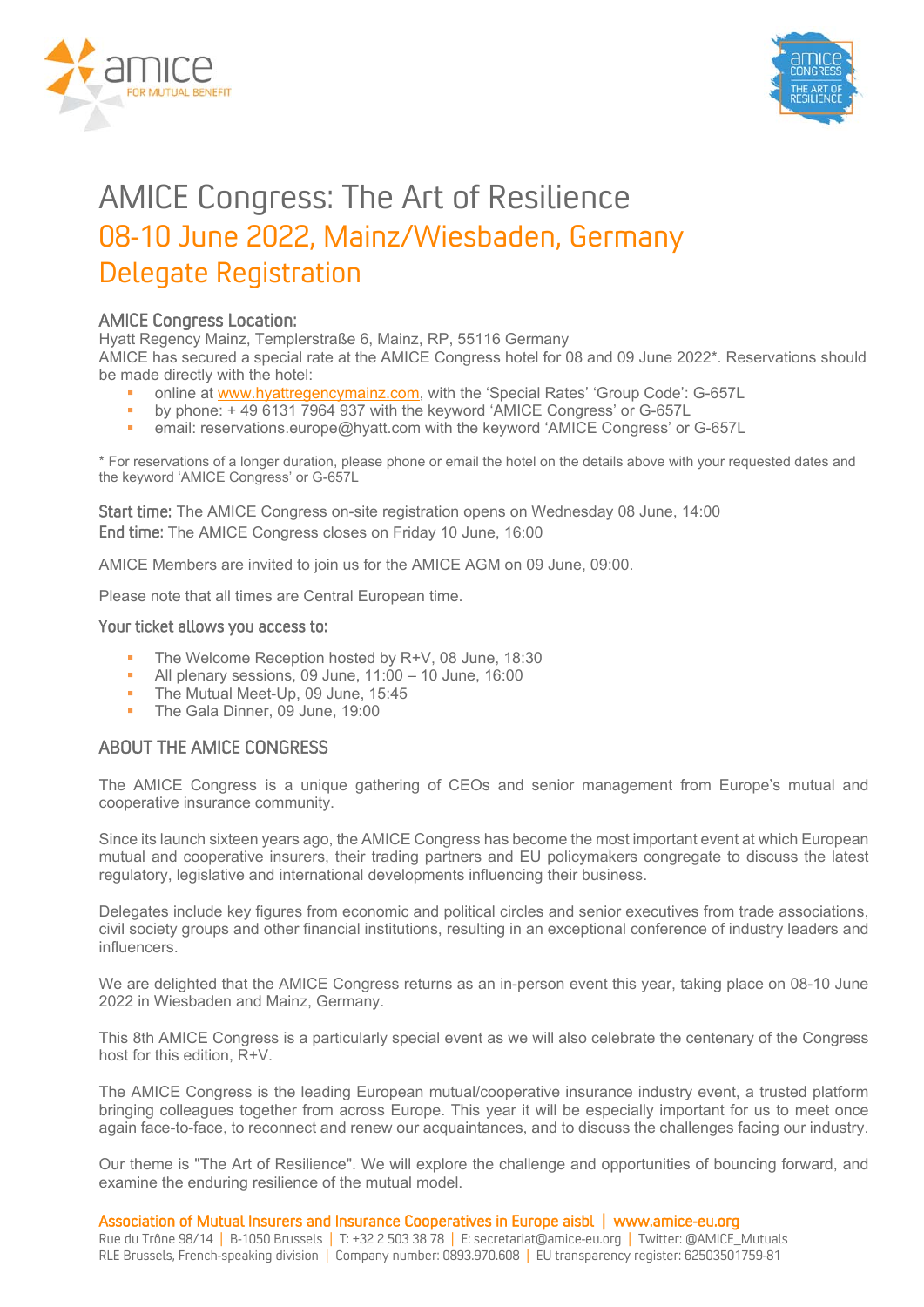



Please enter the required data (one form per delegate). Fields in **bold** are required. Please provide your first name and last name as you would like it to appear on your delegate badge.

#### DELEGATE DETAILS

**Mr / Ms / Mrs / Dr**:

**First name**:

**Last name**:

Mobile phone:

Telephone number:

**Email**:

**Position**:

**Organisation**:

**Work Address:** 

**City:** 

**Postcode:** 

**Country:** 

INVOICE DETAILS (if different to above)

Address:

Association of Mutual Insurers and Insurance Cooperatives in Europe aisbl | www.amice-eu.org Rue du Trône 98/14 | B-1050 Brussels | T: +32 2 503 38 78 | E: secretariat@amice-eu.org | Twitter: @AMICE\_Mutuals RLE Brussels, French-speaking division | Company number: 0893.970.608 | EU transparency register: 62503501759-81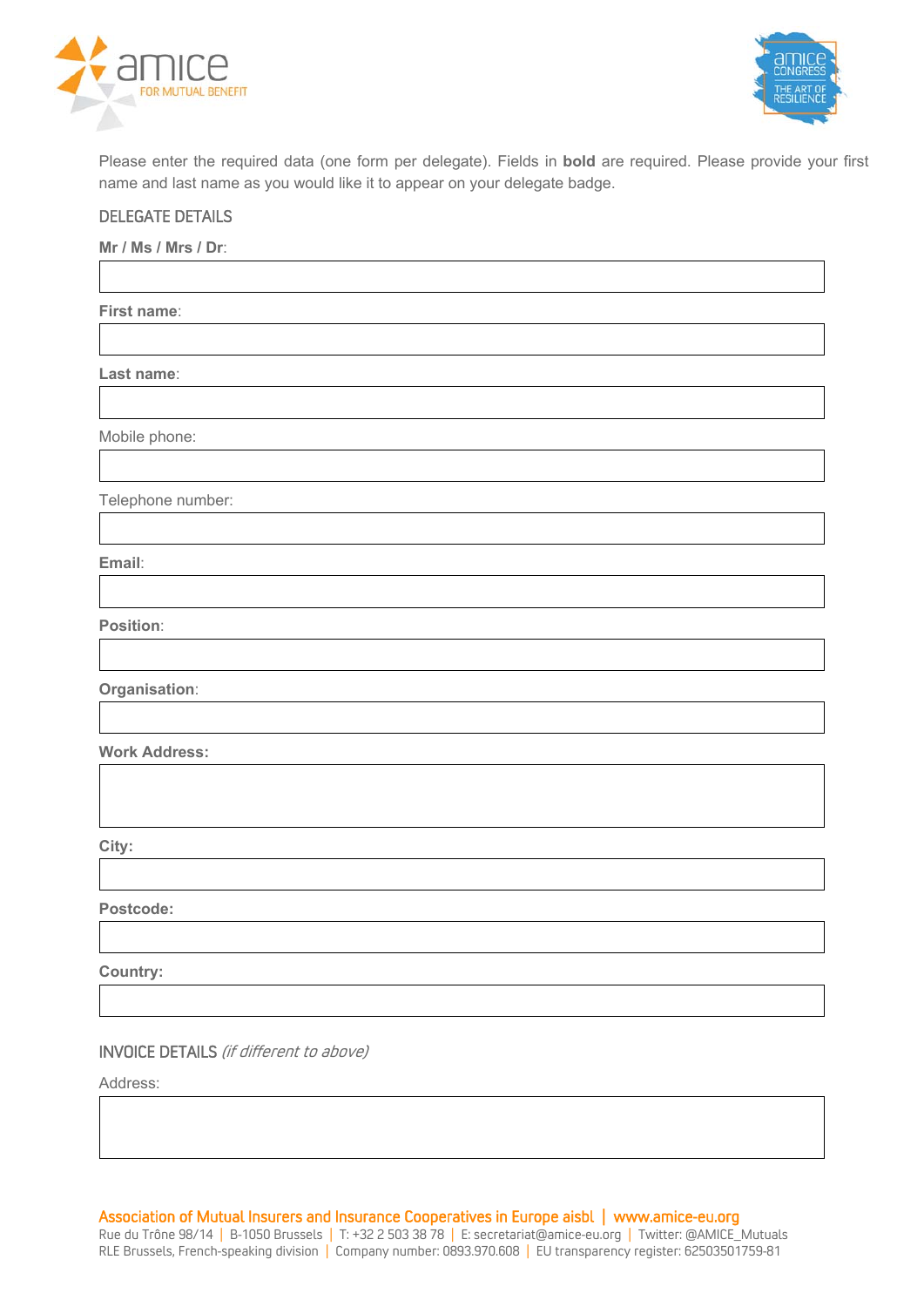



City:

Postcode:

Country:

#### LANGUAGE (select one)\*



\*simultaneous interpretation will be provided in English and French. German and/or Spanish interpretation will be provided if there is sufficient demand.

#### REGISTRATION FEE/TICKET TYPE (select type and indicate number):

| AMICE MEMBER $(\in 900,00)$<br>Members of national mutual/cooperative associations which are members of AMICE will be treated<br>as AMICE members for the purposes of joining the Congress. Registrants will be checked against our<br>database. |  |
|--------------------------------------------------------------------------------------------------------------------------------------------------------------------------------------------------------------------------------------------------|--|
| AMICE NON-MEMBER ( $\in$ 1.250,00)<br>If your organisation is not a member of AMICE, you must purchase a non-member ticket. Subject to<br>approval by AMICE.                                                                                     |  |
| <b>OTHER, strictly by arrangement with AMICE</b>                                                                                                                                                                                                 |  |

## OTHER INFORMATION (e.g. dietary requirements)

Association of Mutual Insurers and Insurance Cooperatives in Europe aisbl | www.amice-eu.org Rue du Trône 98/14 | B-1050 Brussels | T: +32 2 503 38 78 | E: secretariat@amice-eu.org | Twitter: @AMICE\_Mutuals RLE Brussels, French-speaking division | Company number: 0893.970.608 | EU transparency register: 62503501759-81